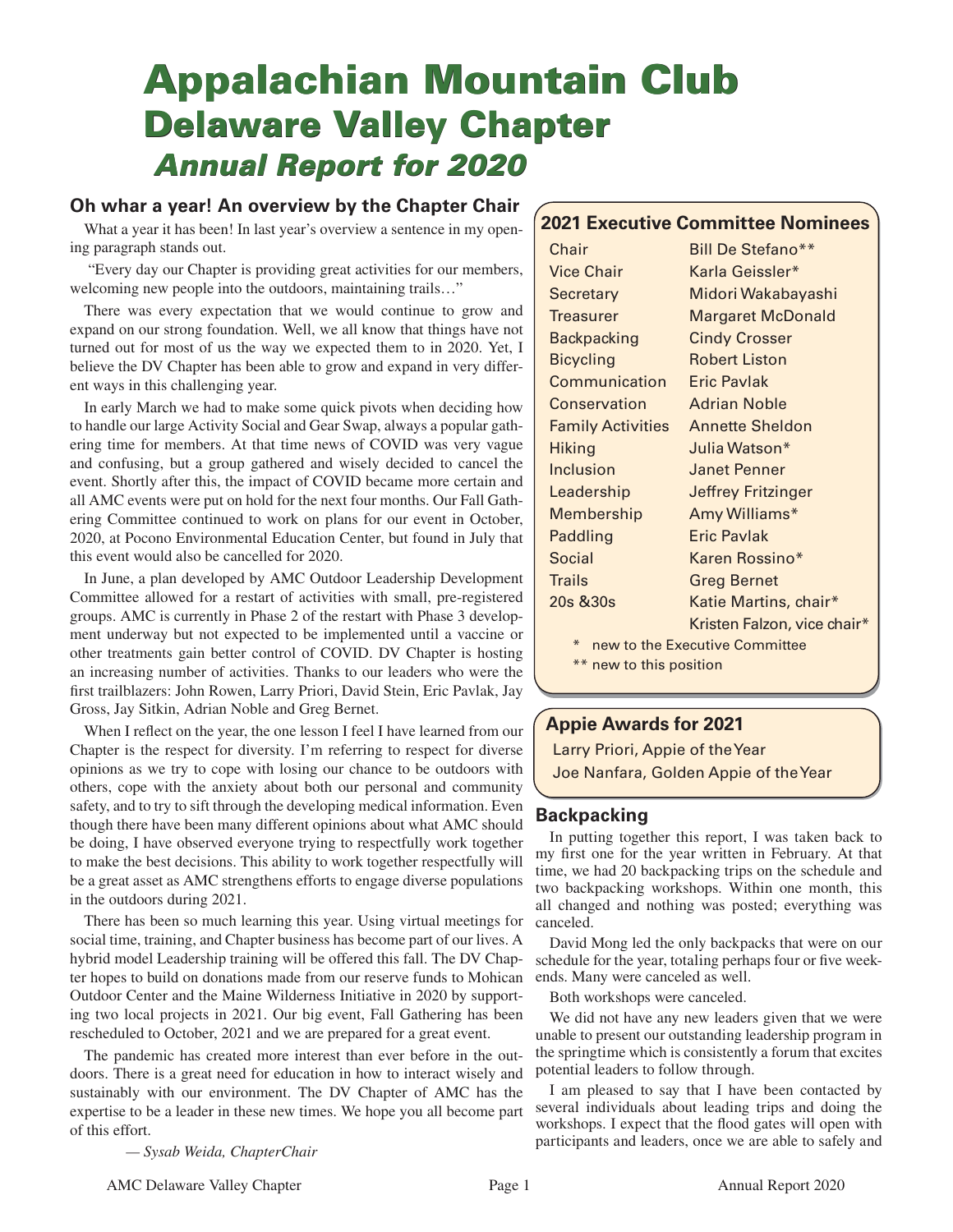without such difficulty in posting, screening and leading trips, join with us again as we've seen in the past. I don't feel that the enthusiasm for our activities has waned, but that the process of posting online, registering online, and safety concerns have held us all back, but just for awhile!

We will be back when the time is right! Backpackers are waiting.

 *— Cindy Crosser, Backpacking Chair*



## **Bicycling**

Following are comments from previous reports during 2020, as well as an annual summary.

**February:** Two bicycling leaders have been added for 2020. Both are also very experienced leaders in the New York-North Jersey Chapter. They are David Mong and Dave Brooks. David Mong lives in West Virginia and wishes to have his trips listed with DV when they are held in our area. Dave Brooks is the Vice Chair of the New York-North Jersey Chapter.

**April**: All AMC activities have been canceled through April 30. Hopefully, we will discuss when activities will be resumed at the EC meeting on April 14th. As of the time this report was written it looked likely that activities scheduled for May would also be canceled.

**June:** Hopefully, AMC activities may resume in the next few months. I participated in a video conference call with bicycling chairs from other AMC chapters on May 9. The primary purpose of the meeting was to discuss the Rubric for resuming activities from the perspective of bicycling. An article was published in the last few months that discussed the need for bicyclists riding in a single file to maintain distances of up to 30 meters (about 100 feet) to avoid exposure to COVID-19 during the pandemic. The article has yet to be peer-reviewed.

I am interested to see how other bicycling organizations are planning to implement rules for bicycling once such activities are again permitted. It seems that wearing face covering may allow for shorter distances between riders. I noticed posted rides on Meetup for three local bicycle groups listing rides beginning this weekend in eastern Pennsylvania. One group is allowing distances of no less than 20 feet with face covering to be available, but not necessarily worn. I understand that bicycle riding would be difficult with face covering but may be possible depending on

the difficulty of the ride. Once AMC-DV bicycling leaders have completed AMC COVID-19 training we can determine what requirements to impose when bicycling resumes.

**September:** Bicycling chairs from AMC chapters have been sharing information via email. There has been varying success in resuming bicycling activities. The Delaware Valley Chapter has had 3 bicycling activities since the reopening on July 1. It seems that bicycling chairs are in agreement that bicyclists should be spaced at least 20 feet apart while riding in single file

during phase 2.

Fall Gathering was cancelled this year due to the coronavirus. DV is planning to lead the activity at the Pocono Environmental Education Center in 2021 instead. Tammy Brown and I are also planning to lead bicycle rides on the McDade Trail, with other leaders serving as co-leaders. I was able to explore the routes between Jerry Lees and White Pines (northern route) and between Jerry Lees and Bushkill Village (southern route) during August. Riding on the McDade Trail is demanding because of coarse gravel and some slopes. The distance to be covered and difficulty levels will be adjusted accordingly. The southern route is easier than the northern route.

**October, Annual Summary**: This has been a disappointing year for bicycling in the DV Chapter. Very few activities were held during 2020. Most of our previously active leaders have not lead bike rides this year as a result of COVID-19 concerns. Bicycling is typically inactive in our chapter during the cold weather months. It is entirely possible that we

may be able to resume normal activities starting in Spring of 2021; it is also possible that a COVID-19 vaccination may be available by then. I am looking forward to rebuilding the bicycling program together with leaders during AMC's phase 3.

*— Robert Liston, Bicycling Chair.*

#### **Communication**

**Weekly Bulletin**: I have been handling the weekly bulletin entirely by myself, since there is a bit of editing to do each week on the online activities (I don't think we want the Boston EC meeting or the New Hampshire hiking social), plus additions that would not be possible with the older copy-and-paste from a generated form method.

One of these is the combining of the advanced notices into the first weekly bulletin of the month. It did not seem reasonable to send out a separate bulletin with only one open trip. Also, we are now including more brief news items.

We now have 1,160 subscribers, up from 1,130 in February and 750 when I took over in May 2017.

**Photo page:** During the lockdown, I set up a photo page where anyone could post snapshots from their daily walks or rides. No need to set up and account or log in, unless you wanted to. We kept it up until late May and had 140 postings.

**Earth Day 50 Art and Photography Contest:** Set up a web page (http://amcdv.org/contest.html) to publish entries, which are shown both as smaller images and full size. The vote was tabulated by Kathy Kindness. Prizes were two \$50 REI gift cards, one in each category, plus lesser prizes. All entrants received something.

**COVID Heroes:** We have been honoring our chapter's COVID Heroes with a weekly addition to our web news page (http://amcdv.org/news.html) and with an item and link in the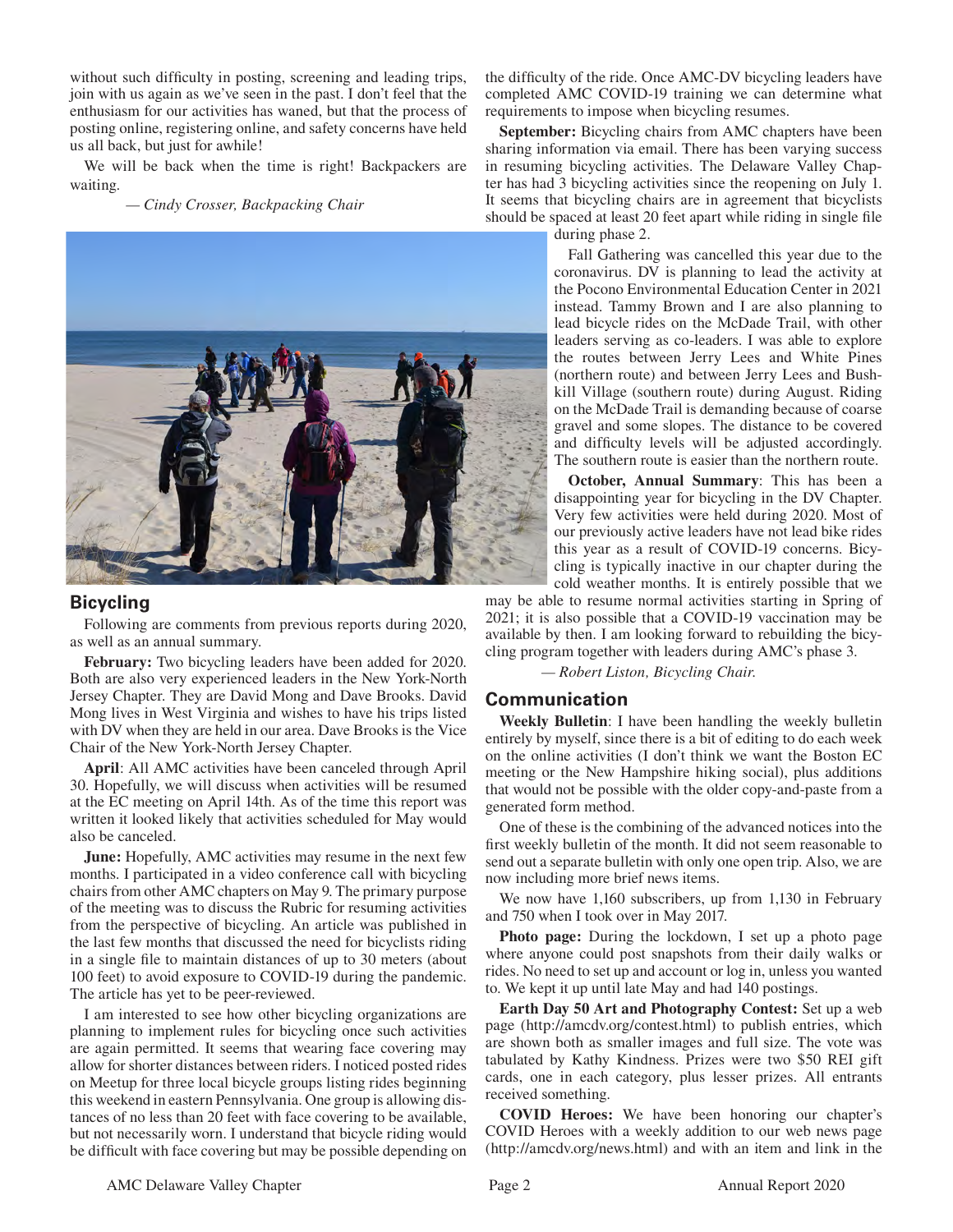weekly bulletin. Lennie Steinmetz gathered the information from nominations made by chapter members.

ActDB: There have been many problems with the activities database and electronic registration system, too many to enumerate here, including three days of outage of the automatic email notification system. This not only resulted in hours of extra work for chapter volunteers which was compounded by poor or no communication between AMC staff and the chapters,

**Website:** With numerous problems besetting electronic trip registration, I developed this page, accessible from the leaders' page: http://amcdv.org/eregistration.html. I also added a guide page for leaders wanting to take COVID training.

The list of leaders who have taken COVID training provided by AMC is in the form a spreadsheet posted to a secure server site accessible only to approvers. I created and update daily a list at for activity chairs, with the leaders' names in alphabetical order by last name. Unlike the spreadsheet, there is no personal information on this page, just names.

I have begun the work of migrating the website to Wordpress from our current platform.

 *— Eric Pavlak, Communication Chair*

#### **Conservation**

We started the year on a strong footing and managed to hold seven conservation-specific events before the advent of the coronavirus; including tree plantings at Saunders Wood and Pauncussing preserves; a trip to a presentation by climate scientists; and invasive species removal at Mariton Wildlife Sanctuary and Crowes Nest Preserve.

We also held a series of Land and Water Fund themed hikes in local areas that have received LWCF funds, with trailhead talks (given by AMC's Mid Atlantic Policy Manager, the chapter Conservation Chair or the hike leader) about the importance of LWCF and full funding. Participants were encouraged to use the AMC and DV Chapter links to send emails to their representatives, in some cases using their smart phones to do so while on the hike.

Unfortunately, due to restrictions introduced in March to fight the pandemic, many planned events were cancelled, including all in-person Earth Day 2020 activities.

On the web, we continued to focus on the issue of full funding for the Land and Water Conservation Fund with information about this and a link to allow members to learn more and to contact their Congresspersons to urge their support of, and to vote for bills to achieve this. We hope that all this activity was a contributing factor in the passage of the Great American Outdoors Act, the Conservation highlight of 2020.

When in-person activities became impossible we highlighted virtual events such as the Earth Day 50 Photo & Art Contest and BeOnlineWithAMC events.

We are hoping for a return to in-person events in the very near future.

 *— Adrian Noble, Conservation Chair*

## **Diversity, Equality & Inclusion**

The following provides a summary of the 2020 projects undertaken by the DEI Committee. Unfortunately, due to COVID cancellations, most of the projects stayed in the planning phase for 2020 and hopefully we can implement more of these in 2021.

This committee's focus is to ensure that membership and activities of the chapter align with the DEI goals as outlined by AMC headquarters. Our focus is to identify and reduce



barriers that limit membership and participation in activities, and to expand the diversity of the Chapter's outreach within the community.

The information from a tabling event that took place at the Delaware Water Gap trail head was analyzed to understand what opportunities might be attractive to new members where we could offer information not just about hiking skills, but also offer hikes featuring other educational opportunities (history hikes, cultural hikes, wildflower identification, etc.) Additional tabling events at other locations (such as Wissahickon Valley Park) will take place (post-COVID) and it is expected that this will allow us opportunities to reach other diverse groups of people. Based on the feedback from the DWG tabling event, we would like to offer some shorter, easier, "themed" hikes. At least some of these would be in locations that can be reached with public transit (or other transportation alternatives) to see if we can tap into a more diverse participant base. An example of this would be an urban hike in downtown Philadelphia to see some of the renowned Murals around the city.

This year the DEI group also connected with a local program called Bike Works that works with at-risk inner-city children of Allentown and the Lehigh Valley. In their flagship program, Earn A Bike, students team up with adult mentors for a 12-week course in bike mechanics and safety. The program covers a range of topics include tire and tubes, brakes and hubs. They also host a bike rodeo where essential bike safety skills are enforced. Through the course, each student maintains a journal chronicling their learning journey in bike repair and maintenance. While working on their bikes, students learn work skills by following their manuals, working as a team, and seeing the satisfaction of turning a broken bike into a functional one. Once students complete their classes, they earn their refurbished bike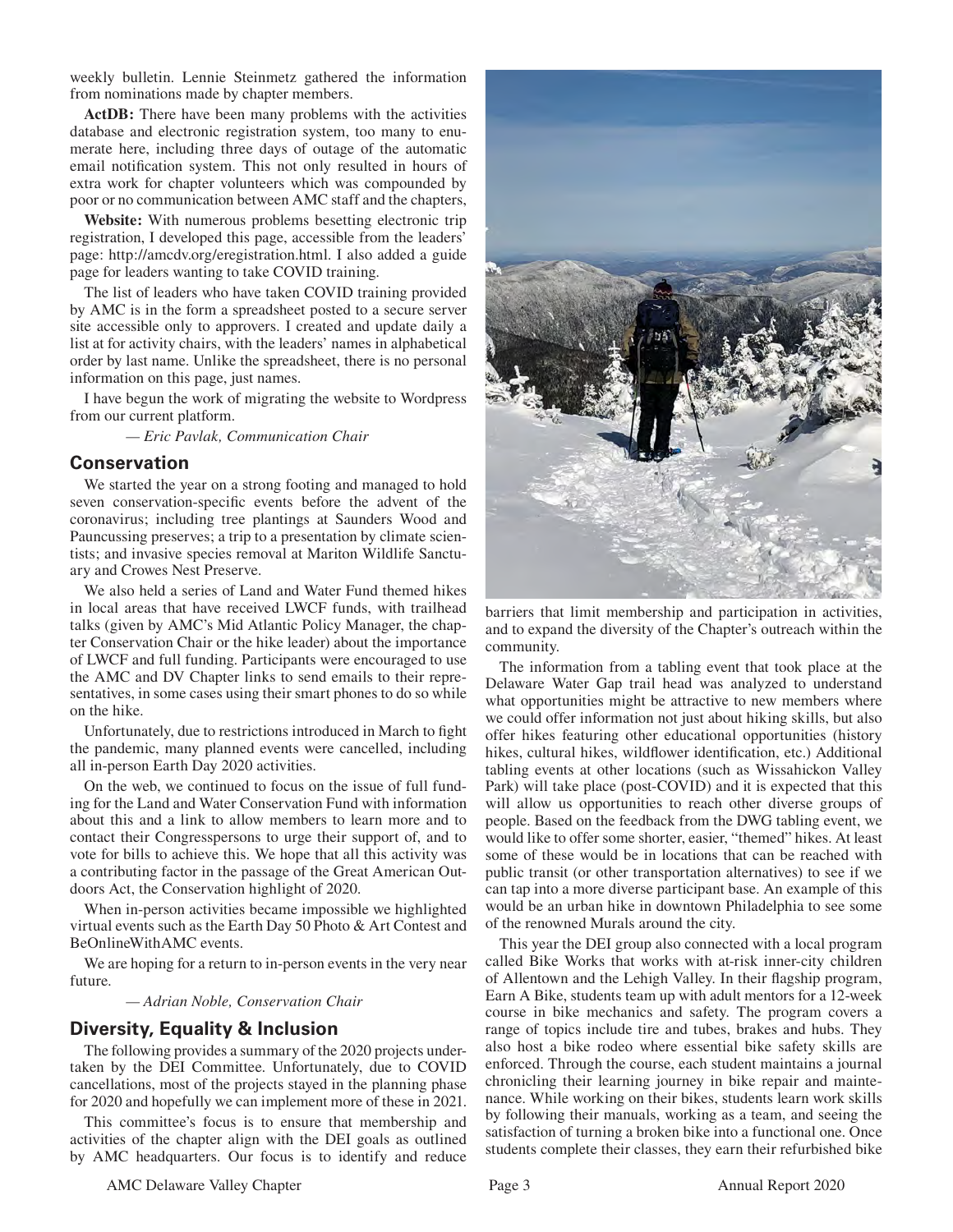and new helmet. In addition, there are year-round cycling opportunities with CBW staff and local cycling clubs The DEI group has worked on a grant proposal for our Chapter to help support this important program.

The DEI committee has participated in web-based discussion groups with like-minded organizations (other AMC Chapters, NextGen Advisory Council, etc.) with a focus on tackling issues related to diversity and inclusion in outdoors-oriented groups. We are looking for opportunities to use some of the ideas picked up from these larger groups to improve our Delaware Valley outreach.



**Upcoming Goals and Initiatives for 2020:** Many of the initiatives the DEI committee explored earlier in the year were put on hold for 2020. Some of the key activities we are anxious to relaunch in 2021 are as follows: Expanding on our engagement with Bike Works to reach youth in Allentown. Further develop introductory hikes with themes that are interesting to potential new members (based on feedback from tabling events).

For this we will want to tap into the expertise of our hike leaders who may have knowledge that would help us plan these special events.

We'd also like to investigate opportunities to expand our reach through colleges and universities to reach younger diverse audiences. This has been a successful strategy used by other similar organizations that we would like to try here. And finally, we plan to continue to collaborate with other AMC chapters and other like-minded groups to find more ways to expand our DEI efforts.

 *— Janet Penner, DEI Chair*

## **Family Activities**

There were two Family Adventure Weekend Mohican Getaways: July 10-12 and August 21-23. The former had 10 attendees in all, and the latter had nine. Participants reported satisfaction with both events.

There were four family hikes offered: November 17, 2019 at Washington Crossing (NJ) State Park with four attendees, March 8 at Palmyra Cove Nature Park, Palmyra, NJ, September 27 at Princeton Battlefield/Institute for Advanced Study Woods, Princeton, NJ, with six attendees, and October 4 at Witherspoon Woods, Princeton, with 10 attendees.

We observe that there is interest in local family events, but reluctance by families to travel far for short events.

 *— Annette Sheldon, Family Activities Chair*

## **Hiking**

This year, 2020. will be one to remember, or perhaps one better to forget, though likely some of both. Of all the annual predictions, New Year resolutions and plans for the year, it's fair to say that no one realized what was to come.

New Year's Day 2020 seemed like such a nice start to another great year. We celebrated and enjoyed life in traditional ways – ringing in the new year at midnight, coming together with family, enjoying holiday meals, and gathering with friends for healthy and fun activities.

> At Delaware Valley Chapter, sixty-six of us enjoyed New Year's Day with hikes along the Delaware River or at French Creek State Park. In that first week of January 2020, DV hike leaders scheduled 13 hikes that were enjoyed by 198 hikers. It all seemed so routine at the time.

> Delaware Valley members and friends continued our daily outings during the first months of the year. Many hike leaders and hundreds of hikers enjoyed the trails, even as word of Covid-19 began spreading around the world. By March the virus had spread out of control in the northeast and we knew it was time to suspend in-person activities. From mid-March until July, all hikes and other in-person events, were cancelled.

AMC relaunched limited in-person small-

group hikes in July, after establishing new guidelines and safety measures. At the same time, Chapter Leaders completed training in new safety protocols designed to minimize the risk of catching or spreading Covid. Thanks to some of our very best leaders, our chapter has run two to four hikes each week sine July, plus held special events at Harriman and Mohican.

Our reduced hike schedule is expected to grow slowly through the next few seasons. Autumn colors will lead to winter's stark beauty, Spring's bright colors, and summer warmth. The Delaware Valley Chapter will be there for every step — leading hikes and organizing other outdoor adventures, as always with the health and safety of our members in mind.

Forecasting the future in these times seems like folly, yet I'll be bold enough to offer a vision of the future: there will again come a time when life and activities return to normal. Not a new normal, but the life we took for granted before 2020. Only we'll be a little wiser and appreciate it more. There will be a time when we will again freely gather to enjoy hikes with friends old & new. A time to renew smiles and break bread together, and create new memories of adventures yet to come.

It may be some time before all this comes to pass, perhaps not in 2021. Yet my optimism sees a better future that is as inevitable as the changing of the seasons. The time will come when another New Year's Day is celebrated and enjoyed as it was in 2020.

#### *— John Rogers, Hiking Chair*

#### **Leadership**

Outdoor Leadership Training Course: In early 2020, planning for DV Chapter's Outdoor Leadership Training (OLT) was in full swing, when we ultimately had to postpone it for safety reasons due to the COVID-19 pandemic.

Considering the challenges of the COVID-19 environment, our Leadership Committee took its time to establish virtual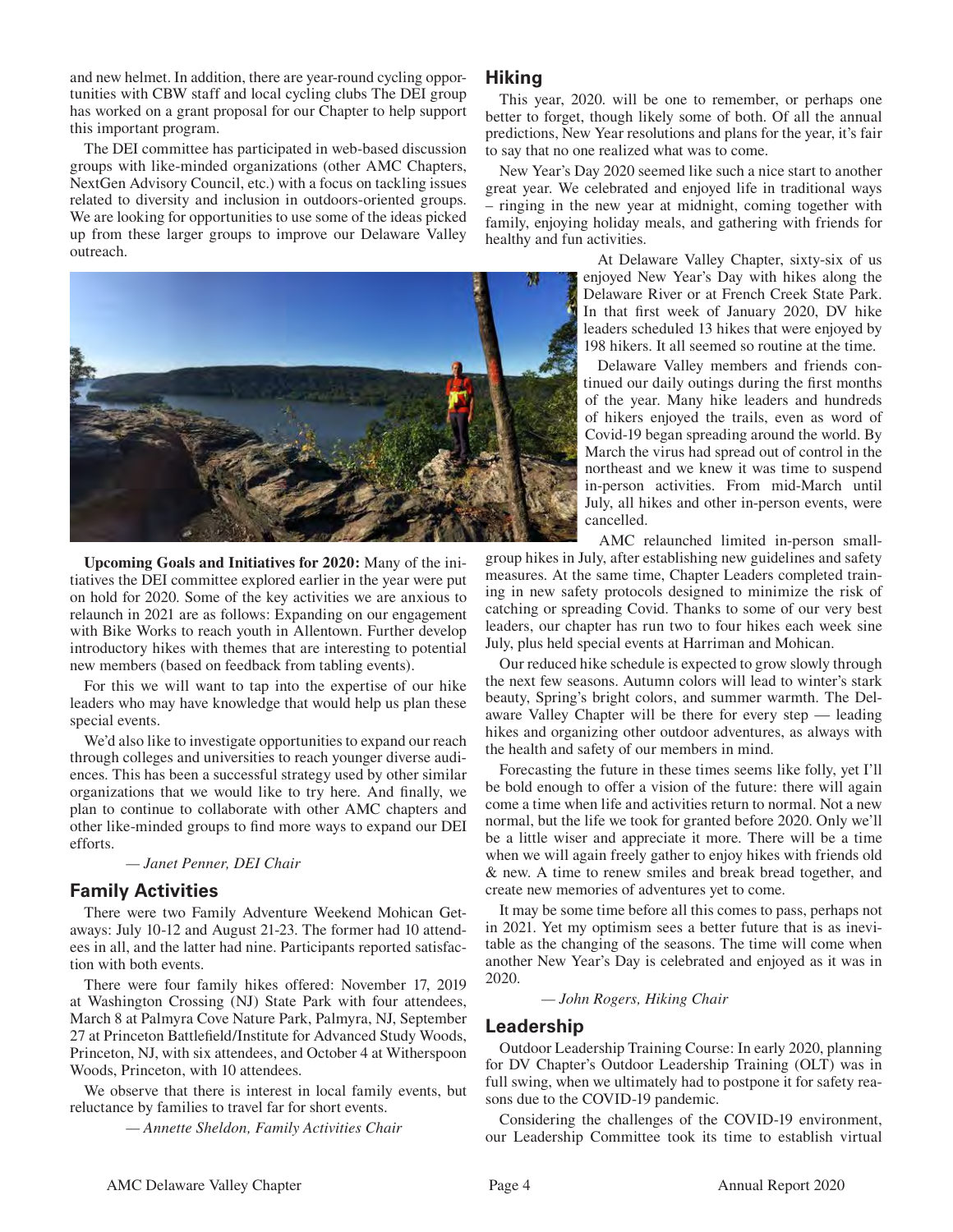

training to substitute most of the OLT sessions. We were excited to welcome several new facilitators, many of whom attended AMC's Train the Trainer (T3) program in 2019.

The training took place in late fall 2020. This virtual platform will likely be representative of the new norm for leader training. Initial learning is conducted via interactive online sessions, followed by a shorter, in-person module. Some new enhancements and considerations for training include:

- 1. Collaboration with AMC staff and other chapters to develop a best-in-class learning experience;
- 2. Limited group size to support greater interaction;
- 3. Expanded DEI session, given social justice movements such as Black Lives Matter, with plans to roll out DEI as a continuing education series to existing leaders;
- 4. Replication of the in-person experience of leader training in the virtual environment, which is so important to showcase our chapters' culture and camaraderie.

Reflecting on the events of 2020, while life's disruptions presented challenges, they also fostered opportunities for positive change. We are very excited about moving forward to enhance our leadership training and welcome new leaders, as well as beginning a continuing education platform for our existing leaders.

I sincerely want to thank our virtual facilitation team who worked so hard to make our training impactful and fun: Barbara Beatrice, Katie Barok, Jeff Fritzinger, Karla Geissler, Raun Kercher, Bob Liston, Denis McCartan, Adrian Noble, Larry Priori, Julia Watson, and Amy Williams. I want to extend special thanks to Raun Kercher, who not only instructed trainees, but also shared his technical expertise, which was instrumental in making DV's virtual training a success.

We all look forward to building on this in future trainings.

**Other Leadership Initiatives:** April 22, 2020 marked the 50th anniversary of Earth Day. To commemorate this momentous event, I launched an AMC-wide campaign in which leaders across all chapters planned multiple Earth Day-related activities. While COVID-19 unfortunately forced all activities to be cancelled for the remainder of 2020, plans are underway to reschedule these events in 2021 under the program name Earth Day 50 +1. We at the Delaware Valley Chapter are looking forward to again take the lead on this important initiative.

Our Outdoor Leadership Development Committee chapter representative, Barbara Beatrice, actively participated in the development and implementation of AMC's rubric, which defined the standards for which AMC was able to reopen activity offerings. We extend our heartfelt thanks to our chapter leaders who have stepped up to offer safe activities now that we are open.

The AMC Center for Outdoor Learning & Leadership (COLL) offers a Train the Trainer course, emphasizing experiential training methods to enhance outdoor education platforms. I remain very active in planning and instructing for this highly regarded program. In 2020, that program was offered virtually and focused on the unique challenges of experiential learning in a virtual environment.

In summary, to use a phrase so common in 2020, this year has witnessed many unprecedented challenges, but:

We are AMC-DV Strong!

We will embrace change!

We will not stand still!

And we will move forward and become even greater in 2021.

 *— Jeff Fritzinger. Leadership Chair* 

# **Lehigh Valley Group**

The Lehigh Valley Group, now in its twenty-eighth year of existence, had a less-than-typical year this year thanks to COVID. Meetings usually take place on the third Wednesday of every month (except December, July and August). The January and February meetings took place as usual at Illick's Mill in Bethlehem, the home of the AMC's Mid-Atlantic Region office.

Then the COVID shutdown resulted in the cancellation of the scheduled March meeting and the re-scheduling of the April program. But 28 years of existence has taught us how to be resilient, so starting in May the LVG meetings resumed as ZOOM programs.

AMC Mid-Atlantic Region staff member Kimberly Witt provided the technical assistance to help us launch these first ZOOM meetings, and our members learned to use ZOOM technology so that we could at least get together in the virtual world. We discovered some added benefits to these ZOOM meetings were that they were attended by people who lived as far away as South Carolina, and we were able to have presenters from as far away as New Hampshire who were able to share their programs from the comfort of their own homes!

Programs this year have included presentations on a wide range of topics including: "Geologic History of Pennsylvania", Frank Pazzaglia; "Trail Talk from an Old Dirt Kicker", author J. Robert Harris; "Intro to Birding in the Lehigh Valley",

Marilyn Guidry; "Earth Day Then and Now", Jeff Fritzinger & Mark Zakutansky; "Tramping New Zealand's Great Walks", Sam Jamke; "Discover the Highlands Trail in Pennsylvania", Patricia McCloskey, Cathy Poppenwimer, Kimberly Witt, & Mark Zakutansky; and "Fire and Ice: Peru, Chile, and Argentina", Margaret Moore.

Chapter Chair Susan Weida provided information on upcoming AMC plans and events, and Conservation Chair Adrian Noble provided information on local & national conservation efforts.

While our in-person meeting attendance usually ranges from 30 to 40 people, our ZOOM meetings included as many as 75 participants. We look forward to continuing these meetings in 2021, in the virtual world or in person as COVID allows!

> *— Phill Hunsberger, Lehigh Valley Group Chair — Lennie Steinmetz, Lehigh Valley Group Co-Chair*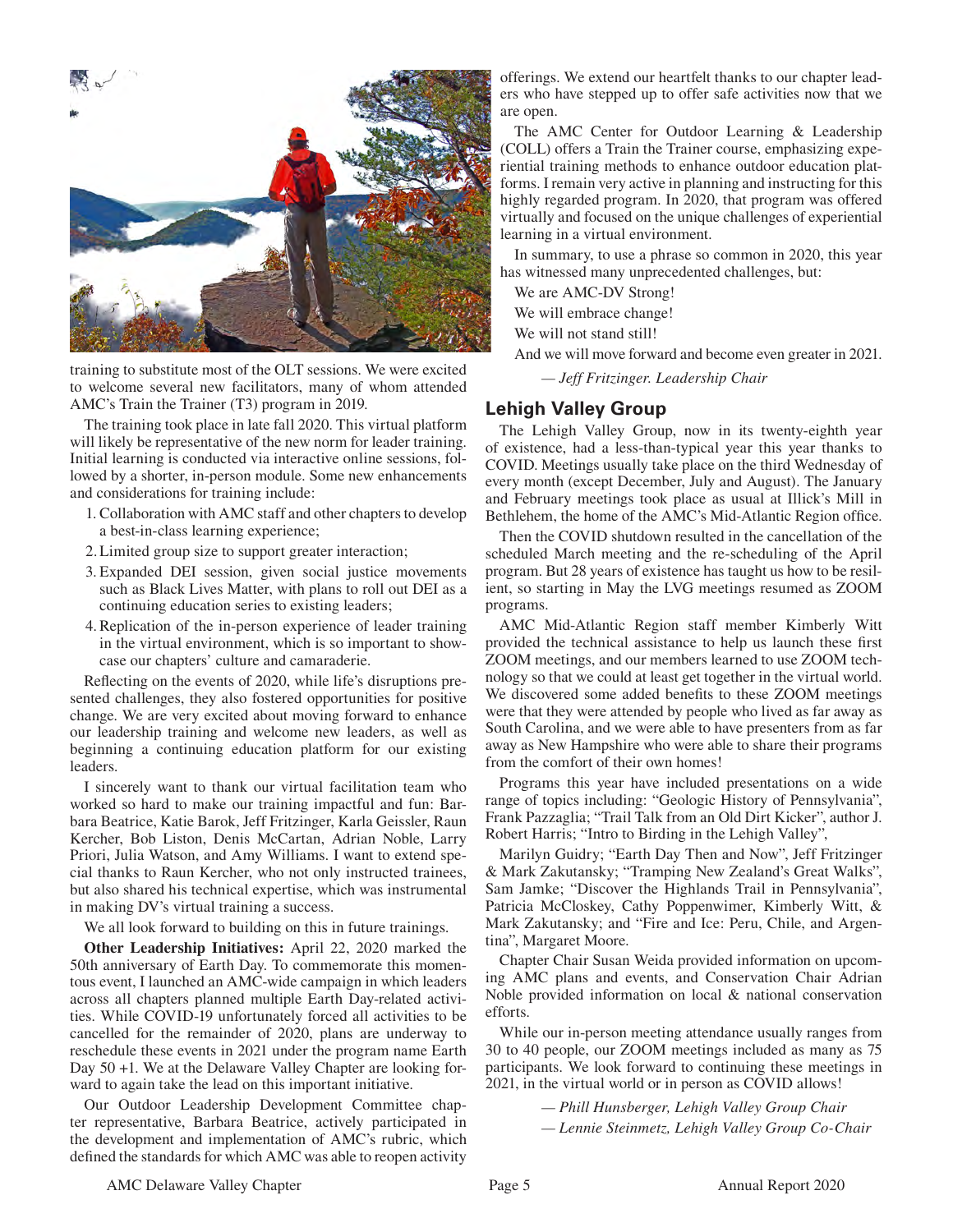# **Membership**

Due to the pandemic, all the Membership and Publicity Committee's plans for new member activities, the gear swap, welcome hikes, volunteer opportunities, and community events went on hiatus in March. We did hold an ice-skating social and maintained a tabling presence at the Banff Film Festival before quarantine began, however.

When we could not be outdoors together, DV AMC pivoted to offer virtual touchpoints to keep our members engaged. Raun Kercher, Publicity Chair, enhanced our presence on social media by sharing ideas for activities, profiles of members and leaders, a video about the new AMC activity rating system, and articles about recreation and environmental issues. In addition to creating custom-produced video content (or occasionally using content provided by Hanna Hergenrather of the Boston office) for social media, Raun made the extra effort to add the correct hash tags and "sharing" with other regional social media groups to gain maximum social media reach. As a result, DV AMC's many social media posts have gained the attention of thousands of members and non-members alike. And with kudos to Raun, the DV chapter had the most popular social media post (compared to other AMC chapters) thus far in 2020 with 14,355 unique users!

As in-person community events became online community events, Raun created several informative media presentations for April's virtual Earth Day celebrations in Hope, NJ and Langhorne, PA. I served as a resource for Temple University's Virtual Great American Campout in July by providing infor-

mation and AMC-created video content about hiking, backyard camping, and AMC activities. In September, Raun created and produced an exceptional *AMC Delaware Valley Overview*video initially intended for showing at the virtual Peace Fair in Lahaska, PA. Going forward, we expect the video will become a valuable presentation and marketing tool for some time.

As Membership Chair, I continued to answer questions regarding AMC in general as well as individual member accounts. I also provided support for DV AMC's leader recognition program, our newsletter outreach, our virtual photo album, and our first Earth Day photo and art contest.

All of us in DV AMC recognize our members as our greatest asset. We value your continued interest in and support of club activities, conservation efforts, and volunteer programs. We look forward to seeing you again in person in 2021. In the meantime, be well – both indoors and outdoors - safely.

 *— Kathy Kindness, Membership Chair*

## **Paddling**

We have run only one paddling trip this year, one I led on the Schuylkill River and Canal at Phoenixville. This is one of two river canal loops in our area that can be done with no shuttle and two short portages.

I have called or emailed several other paddling leaders, and none seem interested in running trips without shuttles, or with a limit of 10 participants. I pointed out to them they ran lake paddles in previous years.

I submitted the following to the Interchapter Paddling Committee (IPC}, of which I am our chapter's representative, and to the OLDC via our representative Barbara Beatrice:

*The one change I want to make in the leader rules for paddling trips is to allow shuttles, with the following provisos:* 

- *All shuttle car occupants including the driver must have non-ventilating face coverings. This excluded urban cycling masks and valved construction masks.*
- *Windows must be open.*
- *No more than two people per row of seats. (No pack 'em in clown cars.)*

*It is very limiting not to shuttle on paddling trips, particularly in our area with few lakes and a long drive to the saltwater bays. I do not believe these rules are in violation of our rubric and would safely allow shuttles.* 

This change was not added to the latest version of the reopening rubric. While this type of shuttle is not specifically forbidden by the rubric, it would be much better if it was specifically allowed.

At an August 5 meeting the IPC also reviewed and modified five proposals for funding under the Waters and Rivers Protection Fund, a newly-established AMC fund that is supported by chapters donating some of their excess reserves.

The projects totaled a little less than \$19,000 and were all in Massachusetts, New Hampshire and Rhode Island. None of the \$25,000 currently in the fund came from DV. Boston Chapter, which has by far the largest reserves, donated most of the



money. All five projects were approved by email vote over the two weeks following the meeting. DV voted yes.

 *— Eric Pavlak, Paddling Chair*

# **Leroy Smith Shelter**

The Shelter Watch care taking program is on-going since the Shelter's dedication in 1973.

The watchers check the condition of and remove debris at the Shelter, composting privy and adjacent camping site, three lower springs and the Katellen trail, and report their findings to the shelter chair.

The Shelter Watcher Winter, Spring-Fall 2019-2020 season was interrupted and revised by the COVID-19 virus crisis,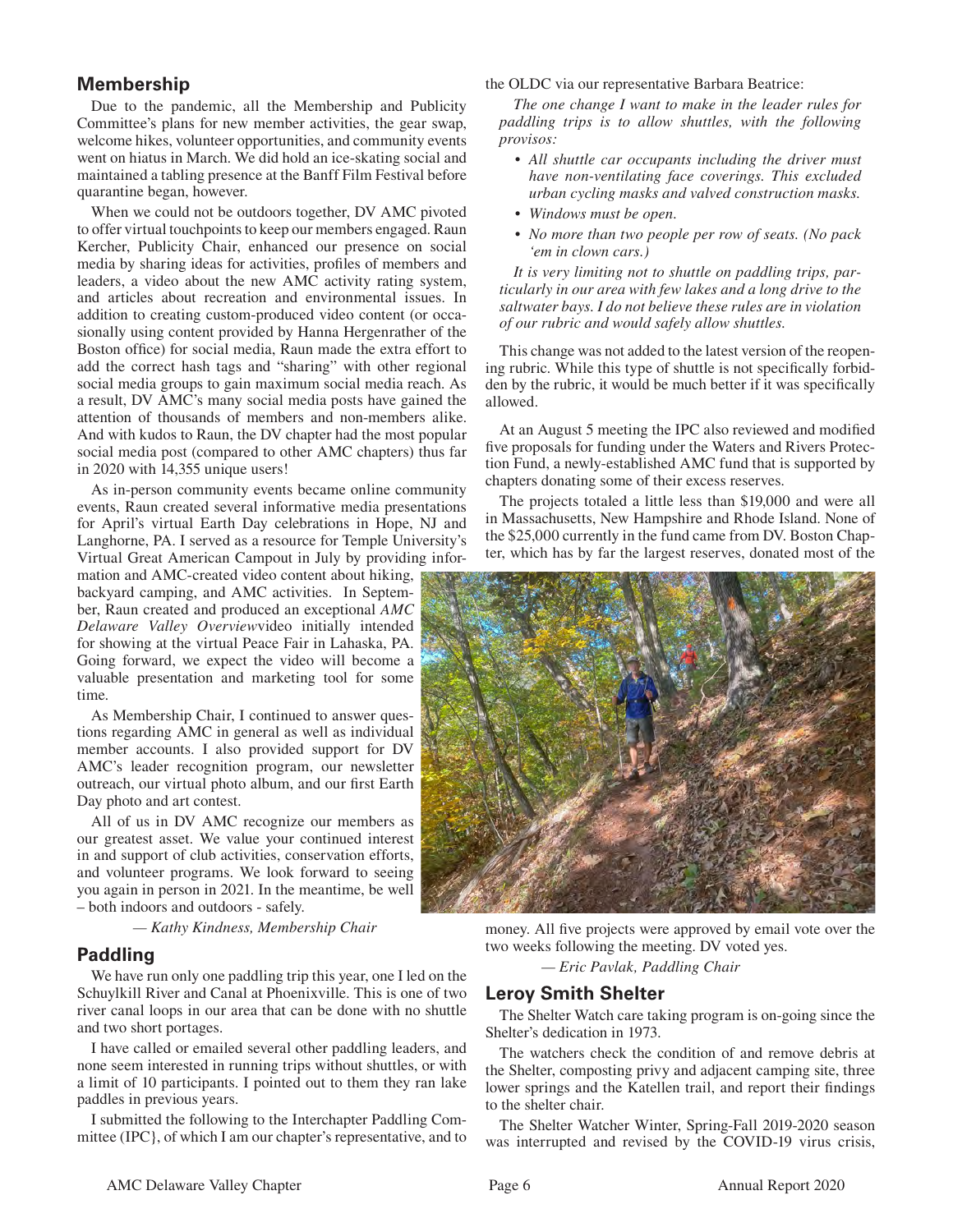its dangers and related restrictions. Five Winter Watches (March - May) were cancelled, and Spring-Fall Watches (every week) did not begin until July 1, 2020. Winter Watches (every two weeks) are scheduled for November 2020 through April 2021. No Ridge Runner was assigned to the AT this year.

The Katellen trail, 3/4 mile from the parking lot to the shelter, was rehabilitated September 19 (nine workers) and October 4 (seven workers) . Its rocky, storm damaged condition challenged even the most sure-footed among us.

*— Patricia Sacks, Shelter Chair*

#### **Social**

The Activity Social/Gear Swap: Mmm… penne pasta with vodka cream sauce, meatballs, grilled chicken, cole slaw, fruit salad and cake! Sounds delicious, doesn't it? We were all ready to celebrate our past years' accomplishments, maybe trade some gear, and enjoy the company of fellow members over a delightful dinner. But no! Covid came along and put the brakes on that plan.

But we kept the faith - the Annual Picnic was an entire 3 months later. We'd celebrate then, right? We reserved the park pavilion and kept our fingers crossed. It didn't take long before we realized that would not be happening either.

And the Annual Meeting/Dinner? Here we are almost at that date and are finalizing plans for a Zoom meeting. It will be different from past meetings. But it will allow us to thank and honor our members that help us be the incredible organization that DVAMC is.

Our future is hard to predict, but we will make every attempt to continue to hold social events that allow us to renew old friendships and establish new ones. We will explore new activities employing Zoom or social distancing, but we need your help. Let us know your ideas and your level of involvement. Would you like to see a virtual book club formed that would focus on books exploring the environment, travel, history, etc.? What about periodic virtual social gatherings by area of interest such as biking, hiking, backpacking or paddling? Would you be interested in watching a documentary about our national parks, or an individual essential to protecting our environment or other topics and having a Zoom discussion afterwards? We need your ideas!

Please keep in touch by emailing social@dvamc.org. Let's stay safe and stay social!

 *— Jeanne Mantell, Social Chair*

## **Trails**

Since I took over as Trails Chair last November, trail activities stayed active in the late fall and winter. Maintenance at Valley Forge National Park under Jose Ibarra continued while gaining many new first-time participants. The Pennsylvania Highlands Trail Stewards were active building new trails at Ringing Rocks County Park and Veterans' Park, as well as exploring the possibility of repairing and maintaining trails at the Kirkridge Retreat and Study Center at Fox Gap; and the New Jersey Highlands Trail Crew continued maintenance at Jenny Jump State Forest, including Dan Loughner and I clearing massive storm damage in December and January.

Then COVID struck and everything shut down in March. This was especially problematic because the AMC professional



crew was planning to work at Valley Forge in late March, and they were going to offer a one of a kind trail leader training there so that our chapter could identify new trail leaders and get involved maintaining new trails in addition to the two we already care for. I was also scheduled to meet with V.F. park officials to negotiate a new memorandum of understanding for trail maintenance at the park. All these events were cancelled with no re-scheduled date. The COVID closure also shut down our Leroy Smith shelter on the Appalachian Trail as well as our AT crew headed by Dan Schwartz, which normally only starts doing maintenance in late March, so there was no maintenance done on the AT. And of course, the Highlands Trail crews shut down, my planned trail maintenance workshop never got off the ground, and the COVID closure has financially affected the Kirkridge Center, making it unclear as to their future status and if we will be taking on the trails there.

After the COVID hiatus, things started to return very slowly, especially since by then it was summer, a time when trail work generally slows down anyway because of the heat. Dan did not call the AT crew. Valley Forge has STILL not allowed volunteers to return to work as of this writing, and to make matters worse, I was sidelined all summer with an injury and required surgery and recovery, so the Highlands Trail crew never got out.

In September, work started to return. Dan and his wife, Noelle, and Mike and Kieu Manes did some unofficial maintenance on the AT and Dan and I chainsawed storm damage that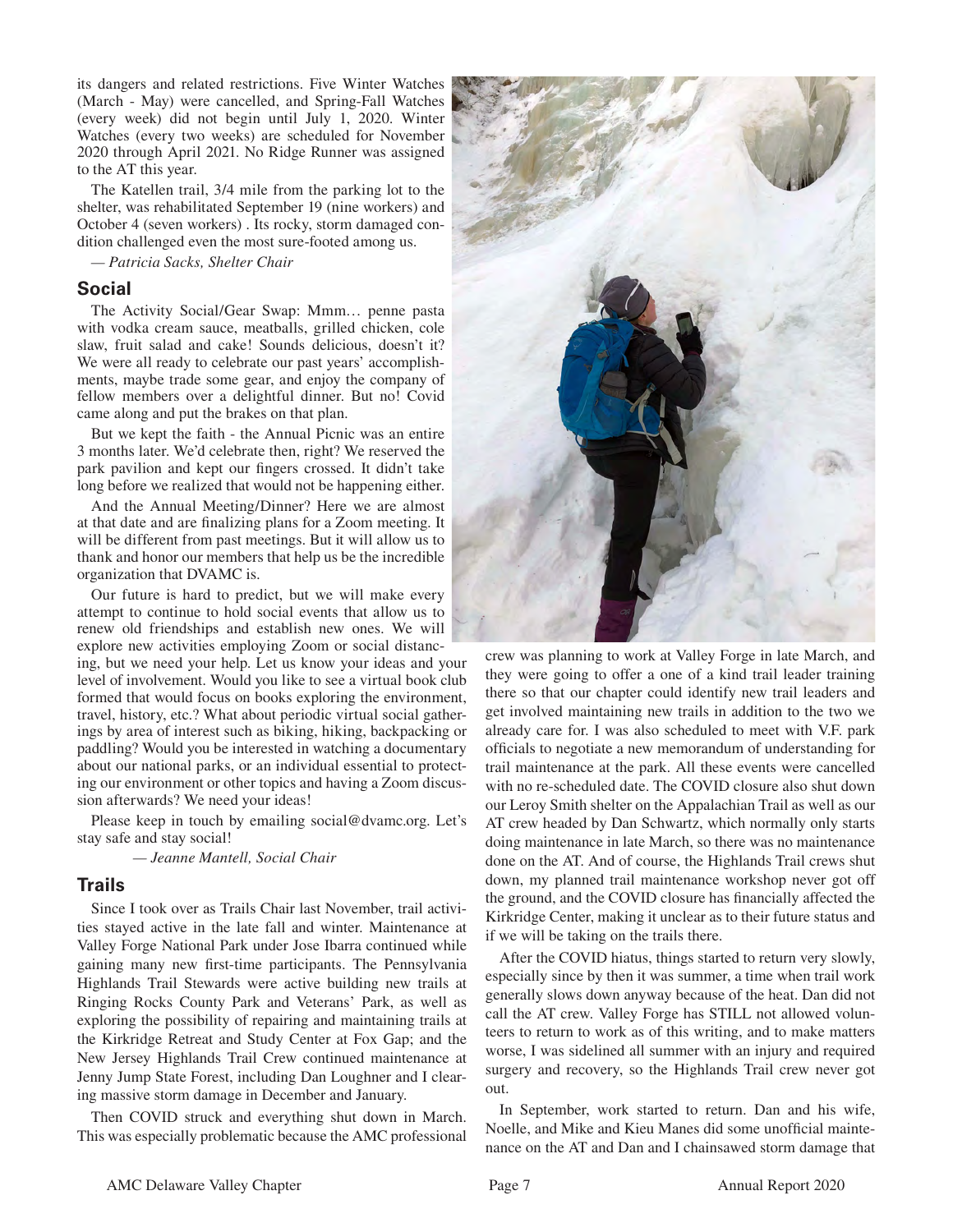was reported there. Tropical Storm Isaias wreaked tremendous damage on the Katellan approach trail to the AT, so I organized my first official trips to take care of that damage and the repairs are now complete. The PA Highlands Trail crew has also been back to work at Veterans' Park and we expect to finish our new trail there soon, and we will be returning to Ringing Rocks for maintenance, and I expect to have the New Jersey crew out at Jenny Jump in the near future.

As to the upcoming year, I hope that trail leaders will step forward and offer more activities and that more volunteers will participate so that we can return to our normal work schedule. I also hope that the National Park Service at Valley Forge will allow volunteers to work again soon, and that I might be able to offer an in person trail maintenance workshop. A couple of new developments add hope for the future: there is a possibility that the Highlands Crew will be building new trails on a Bridgeton Twp. tract near Ringing Rocks and on the northeast side of Lake Nockamixon State Park. We have been scouting possible trail routes in this area. And work on the Upper Bucks Rail Trail and connection to Veterans' Park were able to continue during the COVID closure by an exemption given to the construction company. These trails should be opening soon.

 *— Greg Bernet Trails Chair*

#### **20s & 30s**

The year started off with a variety of scheduled hikes for members in their 20s & 30s. Leading up to mid-March, eight trips for young members in their 20s & 30s occurred. Generally, folks coming to these outings are looking to specifically meet others in their age range to create a peer group with shared interests.

By the time mid-March rolled around any upcoming trips were cancelled. To support 20s & 30s chapter leaders, AMC staff conducted Zoom meetings to help leaders look further down road to brainstorm how to support this demographic. The most promising idea was sending a welcome email to individuals purchasing an Under 30 membership letting them know about 20s & 30s chapter opportunities. In the Delaware Valley Chapter, the 20s portion of 20s & 30s has less representation, and this may be one way to help ensure that 20-somethings know about 20s and 30s-specific activities.

As all of us continue to navigate through these unusual times, new leadership will take over representing 20s & 30s on the Delaware Valley Executive Committee this autumn. Hopefully new leadership brings new ideas on how to engage young members, and support leaders, during this unique time.

*— Kate Prisby, 20s & 30s Chair*

#### **Treasurer**

**Overall Financial Assessment:** The activities of the Delaware Valley Chapter resulted in a surplus for the 12 months ending on September 30, 2020. Notably, the surplus for 2020 is twice the surplus for 2019. This is because most activities which would have generated expenses in 2020 were cancelled because of the COVID-19 pandemic however the 12 months ended September 30 included some revenue from October 1 to December 31, 2019.

**Financial Details:** The Chapter's books are maintained on a cash basis in a computerized accounting system.

The Delaware Valley Chapter operates as a branch of the Appalachian Mountain Club, a non-profit corporation with headquarters in Boston Massachusetts. Chapter financial activities comply with rules established by the AMC, including the AMC fiscal year from January 1 through December 31. The Chapter provides an annual financial report, within one month after completing the fiscal year, for the AMC audit and inclusion in the annual club wide financial report.

Chapter income comes primarily as an allocation of a portion of the AMC dues paid by members who reside in the Delaware Valley area. In the 12 months covered by this report, the dues allocation provided 34.6 percent and 27.6 percent in 2020 and 2019 respectively of the annual income.

Because this report occurs before the end of the official fiscal year, it follows the format from recent prior years and covers a 12-month accounting period from October 1, 2019 through September 30, 2020.

 *— Margaret McDonald, Treasurer*

#### **Financial report follows**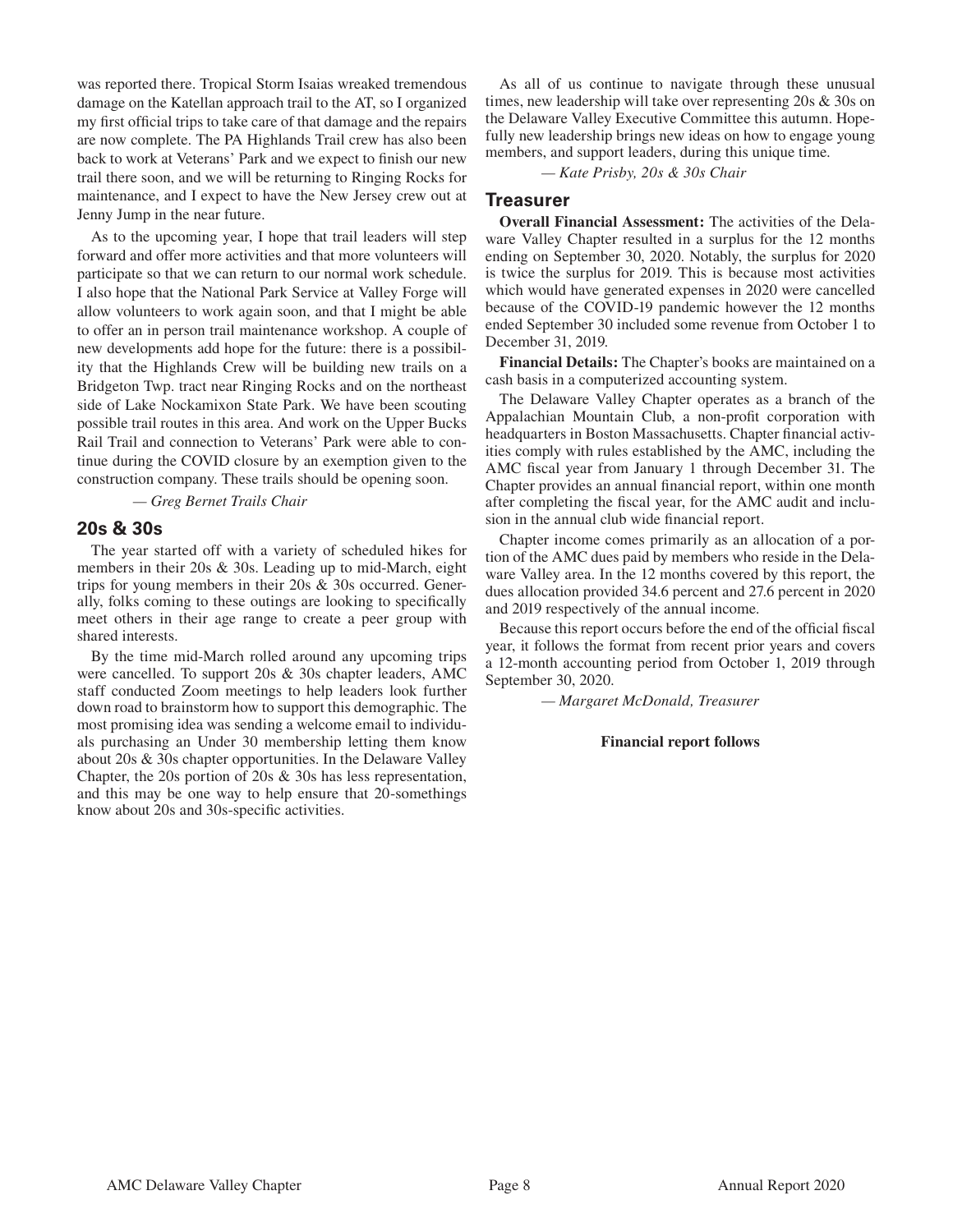# Delaware Valley Chapter Appalachian Mountain Club Comparative Statement of Operational Income and Expenses For 12 Months Ended September 30

| 2020           |                                     | 2019      |
|----------------|-------------------------------------|-----------|
|                |                                     |           |
| \$             | \$                                  | 15,021.25 |
| 650.00         |                                     | 2,490.00  |
| 8,275.12       |                                     | 7,590.52  |
| 473.00         |                                     |           |
| 2,995.22       |                                     | 7,423.28  |
| 6.40           |                                     | 5.33      |
| 18,338.30      |                                     | 21,756.58 |
|                |                                     | 54,286.96 |
|                |                                     |           |
| 1,574.91       |                                     | 1,307.34  |
| 1,394.05       |                                     | 2,992.20  |
| 8,730.69       |                                     | 9,498.20  |
| 2,005.27       |                                     | 1,703.85  |
| 2,334.95       |                                     | 4,872.09  |
| 718.14         |                                     | 1,745.57  |
| 19,637.26      |                                     | 21,878.74 |
| 913.45         |                                     | 4,269.61  |
| 1,643.88       |                                     | 2,008.87  |
| 890.00         |                                     | 750.00    |
|                |                                     | 51,026.47 |
| \$<br>7,189.94 | \$                                  | 3,260.49  |
|                | 16,294.50<br>47,032.54<br>39,842.60 |           |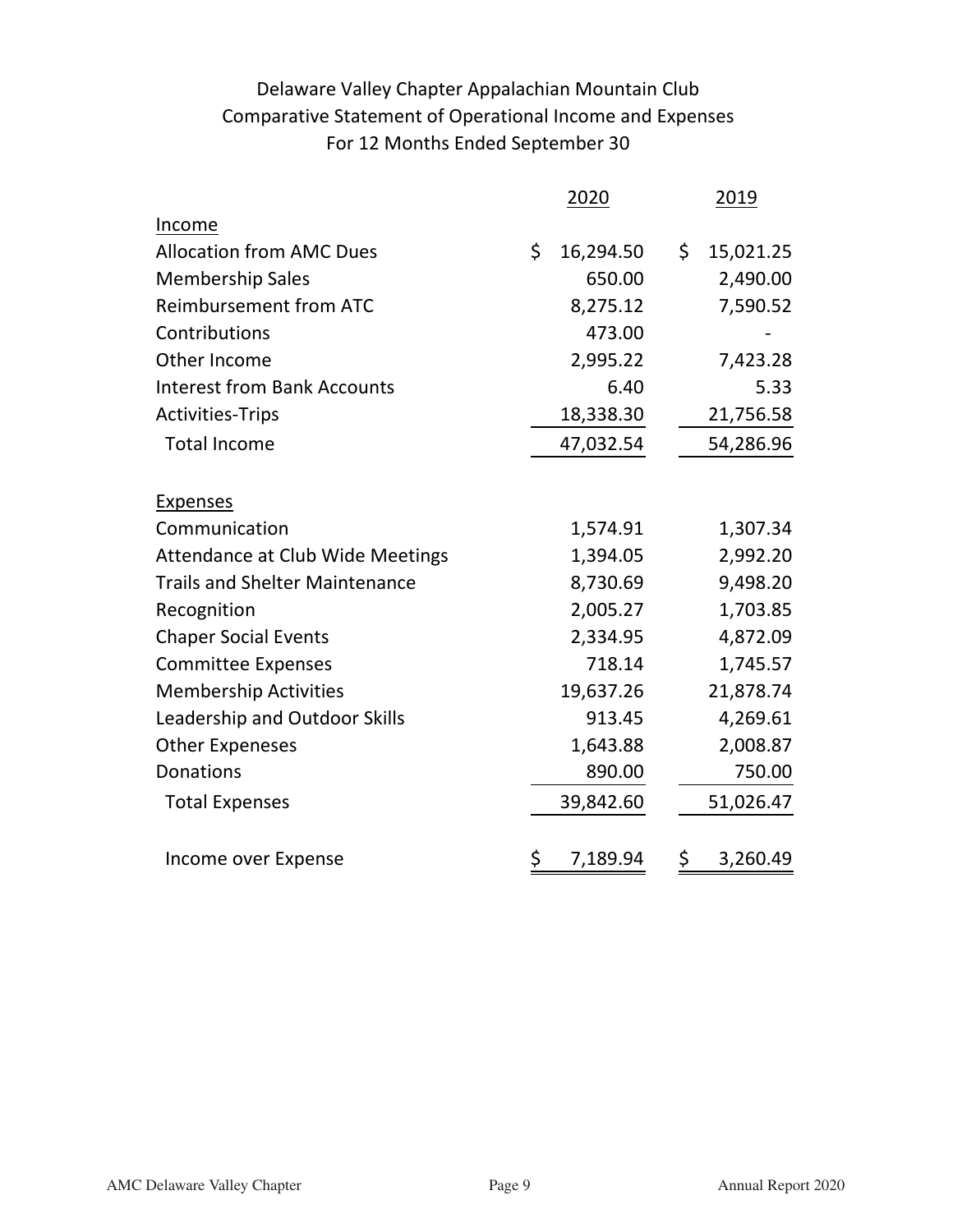# Delaware Valley Chapter Appalachian Mountain Club Comparative Statement of Operational Income and Expenses For 12 Months Ended September 30

|                                         | 2020            | 2019            |
|-----------------------------------------|-----------------|-----------------|
| Income                                  |                 |                 |
| <b>Allocation from AMC Dues</b>         | \$<br>16,294.50 | \$<br>15,021.25 |
| <b>Membership Sales</b>                 | 650.00          | 2,490.00        |
| <b>Reimbursement from ATC</b>           | 8,275.12        | 7,590.52        |
| Contributions                           | 473.00          |                 |
| Other Income                            | 2,995.22        | 7,423.28        |
| <b>Interest from Bank Accounts</b>      | 6.40            | 5.33            |
| <b>Activities-Trips</b>                 | 18,338.30       | 21,756.58       |
| <b>Total Income</b>                     | 47,032.54       | 54,286.96       |
| <b>Expenses</b>                         |                 |                 |
| Communication                           | 1,574.91        | 1,307.34        |
| <b>Attendance at Club Wide Meetings</b> | 1,394.05        | 2,992.20        |
| <b>Trails and Shelter Maintenance</b>   | 8,730.69        | 9,498.20        |
| Recognition                             | 2,005.27        | 1,703.85        |
| <b>Chaper Social Events</b>             | 2,334.95        | 4,872.09        |
| <b>Committee Expenses</b>               | 718.14          | 1,745.57        |
| <b>Membership Activities</b>            | 19,637.26       | 21,878.74       |
| Leadership and Outdoor Skills           | 913.45          | 4,269.61        |
| <b>Other Expeneses</b>                  | 1,643.88        | 2,008.87        |
| Donations                               | 890.00          | 750.00          |
| <b>Total Expenses</b>                   | 39,842.60       | 51,026.47       |
| Income over Expense                     | \$<br>7,189.94  | \$<br>3,260.49  |